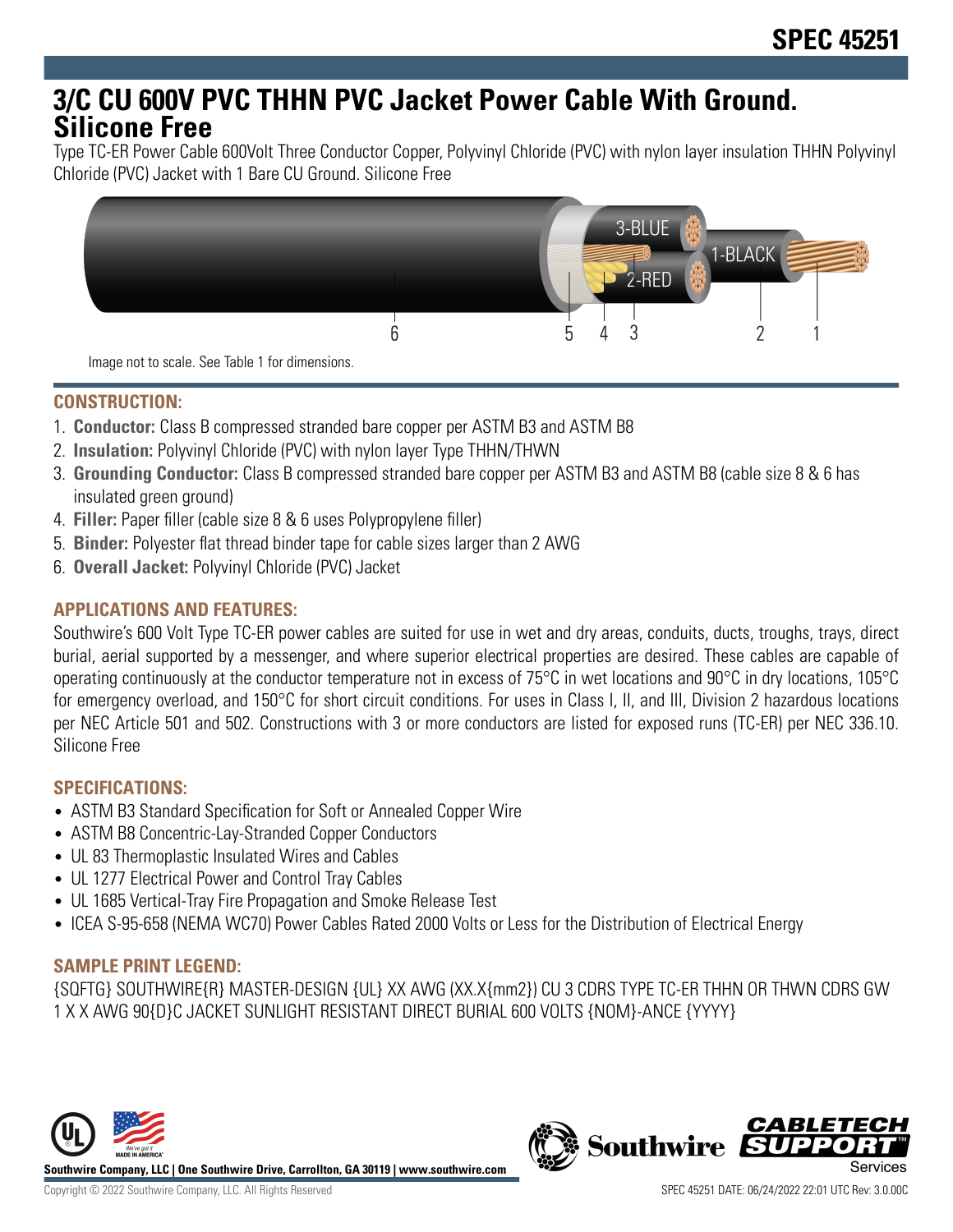### **Table 1 – Weights and Measurements**

| Stock<br>Number | Cond.<br><b>Size</b> | Diameter Over<br>Conductor | Insul.<br><b>Thickness</b> | Diameter Over<br>Insulation | Ground              | <b>Jacket</b><br><b>Thickness</b> | Approx.<br>0D | Copper<br>Weight | Approx.<br>Weight |
|-----------------|----------------------|----------------------------|----------------------------|-----------------------------|---------------------|-----------------------------------|---------------|------------------|-------------------|
|                 | AWG/<br>Kcmil        | inch                       | mil                        | inch                        | No. x<br><b>AWG</b> | mil                               | inch          | lb/1000ft        | lb/1000ft         |
| 4433900         | 8                    | 0.139                      | 35                         | 0.199                       | $1 \times 10$       | 45                                | 0.542         | 187              | 283               |
| 4434080         | 6                    | 0.174                      | 35                         | 0.234                       | $1 \times 8$        | 60                                | 0.648         | 297              | 435               |
| 4434160         | $\overline{4}$       | 0.221                      | 46                         | 0.301                       | $1 \times 8$        | 60                                | 0.795         | 442              | 625               |
| 4434240         | $\overline{2}$       | 0.277                      | 46                         | 0.357                       | $1 \times 6$        | 80                                | 0.958         | 703              | 964               |
| 4434320         |                      | 0.321                      | 57                         | 0.421                       | $1 \times 6$        | 80                                | 1.100         | 865              | 1191              |
| 4434400         | 1/0                  | 0.360                      | 57                         | 0.460                       | $1 \times 6$        | 80                                | 1.184         | 1069             | 1432              |
| 4434570         | 2/0                  | 0.404                      | 57                         | 0.504                       | $1 \times 6$        | 80                                | 1.279         | 1327             | 1732              |
| 4434650         | 3/0                  | 0.454                      | 57                         | 0.554                       | $1 \times 4$        | 80                                | 1.387         | 1700             | 2156              |
| 4434730         | 4/0                  | 0.510                      | 57                         | 0.610                       | $1 \times 4$        | 80                                | 1.508         | 2110             | 2624              |
| 4434810         | 250                  | 0.558                      | 68                         | 0.678                       | $1 \times 4$        | 80                                | 1.659         | 2469             | 3076              |
| 4435070         | 350                  | 0.661                      | 68                         | 0.781                       | $1 \times 3$        | 110                               | 1.942         | 3440             | 4272              |
| 4435230         | 500                  | 0.789                      | 68                         | 0.909                       | 1x2                 | 110                               | 2.218         | 4885             | 5888              |
| 679965          | 600                  | 0.866                      | 79                         | 1.006                       | $1 \times 1/0$      | 110                               | 2.432         | 5942             | 7065              |
| 604777          | 600                  | 0.866                      | 79                         | 1.006                       | 1x2                 | 110                               | 2.432         | 5822             | 6992              |
| 6020940         | 750                  | 0.968                      | 79                         | 1.108                       | $1 \times 1$        | 110                               | 2.652         | 7278             | 8599              |

All dimensions are nominal and subject to normal manufacturing tolerances

◊ Cable marked with this symbol is a standard stock item

† Ampacities are based on Table 310.16 of the NEC 2020 Edition. Ampacities of insulated conductors rated up to and including 2000 Volts with not more than three current-carrying conductors in raceway, cable or direct buried based on ambient temperature of 30ºC (86ºF). Ampacities have been adjusted for more than three current-carrying conductors based on Table 310.15(C) 1.

#### **Table 2 – Electrical and Engineering Data**

| <b>Stock</b><br><b>Number</b> | Cond.<br>Size  | Min<br><b>Bending</b><br>Radius | Max Pull<br>Tension | DC Resistance   AC Resistance<br>@ 25°C | @ 90°C           | Inductive<br>Reactance @<br>60Hz | Allowable<br>Ampacity At 60°<br>Ct | Allowable<br>Ampacity At 75°<br>Ct | Allowable<br>Ampacity At 90°<br>Ct |
|-------------------------------|----------------|---------------------------------|---------------------|-----------------------------------------|------------------|----------------------------------|------------------------------------|------------------------------------|------------------------------------|
|                               | AWG/<br>Kcmil  | inch                            | Ib                  | $\Omega/1000$ ft                        | $\Omega/1000$ ft | $\Omega/1000$ ft                 | Amp                                | Amp                                | Amp                                |
| 4433900                       | 8              | 2.2                             | 396                 | 0.652                                   | 0.815            | 0.030                            | 40                                 | 50                                 | 55                                 |
| 4434080                       | 6              | 2.6                             | 630                 | 0.411                                   | 0.514            | 0.028                            | 55                                 | 65                                 | 75                                 |
| 4434160                       | 4              | 3.2                             | 1002                | 0.258                                   | 0.323            | 0.029                            | 70                                 | 85                                 | 95                                 |
| 4434240                       | $\overline{2}$ | 3.8                             | 1593                | 0.162                                   | 0.203            | 0.028                            | 95                                 | 115                                | 130                                |
| 4434320                       | $\mathbf{1}$   | 5.5                             | 2009                | 0.129                                   | 0.162            | 0.028                            | 110                                | 130                                | 145                                |
| 4434400                       | 1/0            | 5.9                             | 2534                | 0.102                                   | 0.128            | 0.027                            | 125                                | 150                                | 170                                |
| 4434570                       | 2/0            | 6.4                             | 3194                | 0.081                                   | 0.102            | 0.027                            | 145                                | 175                                | 195                                |
| 4434650                       | 3/0            | 6.9                             | 4027                | 0.064                                   | 0.081            | 0.026                            | 165                                | 200                                | 225                                |
| 4434730                       | 4/0            | 7.5                             | 5078                | 0.051                                   | 0.064            | 0.026                            | 195                                | 230                                | 260                                |
| 4434810                       | 250            | 8.3                             | 6000                | 0.043                                   | 0.055            | 0.026                            | 215                                | 255                                | 290                                |
| 4435070                       | 350            | 9.7                             | 8400                | 0.031                                   | 0.040            | 0.026                            | 260                                | 310                                | 350                                |
| 4435230                       | 500            | 13.3                            | 12000               | 0.022                                   | 0.029            | 0.025                            | 320                                | 380                                | 430                                |
| 679965                        | 600            | 14.6                            | 14400               | 0.018                                   | 0.025            | 0.025                            | 350                                | 420                                | 475                                |
| 604777                        | 600            | 14.6                            | 14400               | 0.018                                   | 0.025            | 0.025                            | 350                                | 420                                | 475                                |
| 6020940                       | 750            | 15.9                            | 18000               | 0.014                                   | 0.020            | 0.025                            | 400                                | 475                                | 535                                |